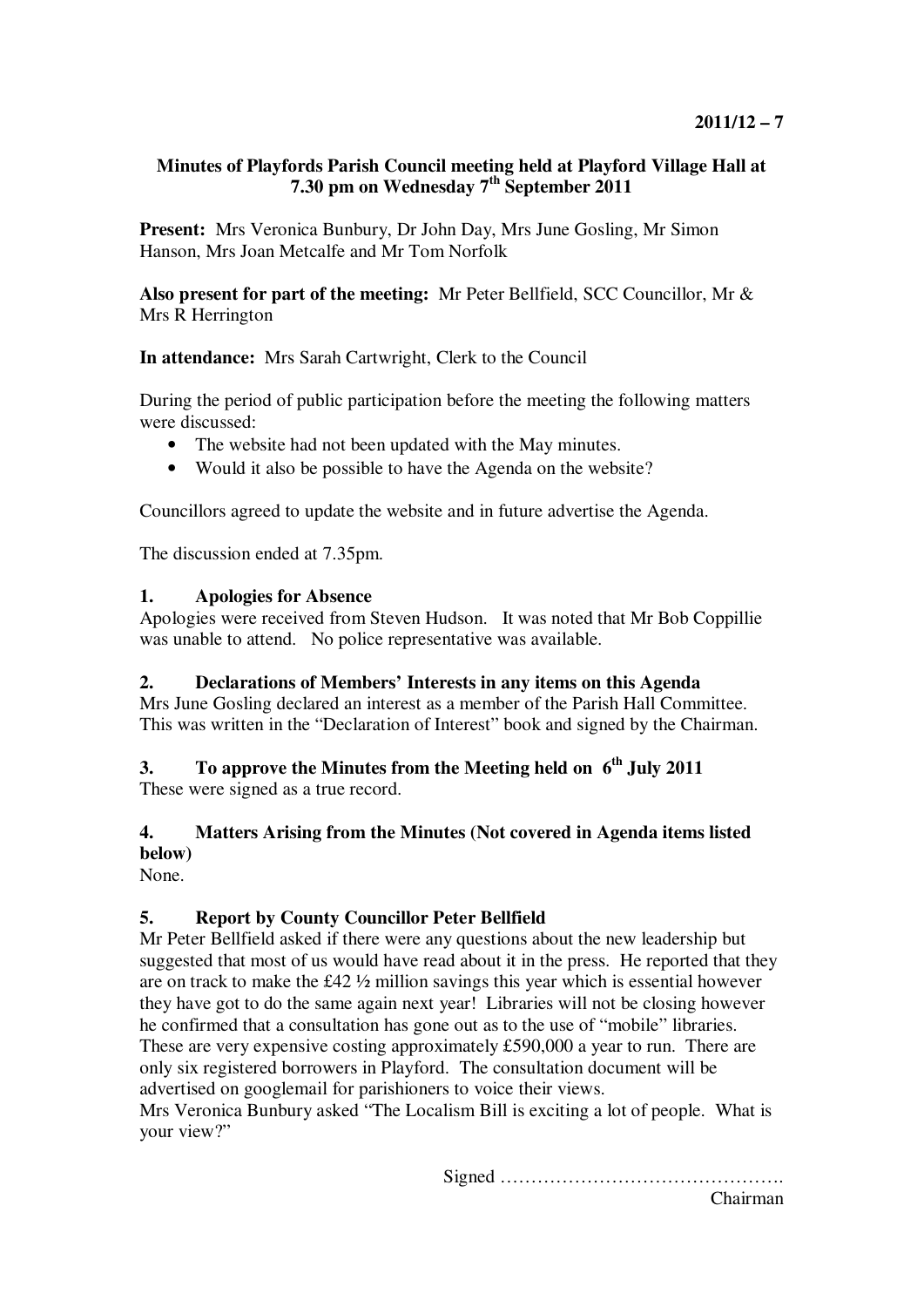Mr Peter Bellfield replied that he hasn't made up his mind. He is all for encouraging development in the right place however development in wrong place spoils the place. A lot of detail is being removed. Over 80% of planning applications are agreed and passed in 8 weeks.

## **6. Report by Police**

It was noted that no police representative was available to attend but a short report had been received. There have been 3 crimes for the month of July and 1 crime for August.

## **7. Highways and Footpaths**

Mrs Sally Herrington asked if we had done any further investigation about the "path" running from Butts Road through to Church Road? Dr John Day reported that he had spoken with a rights of way officer at SCDC who had told him that it was not an established footpath. Mr Ted Herrington had evidence to the contrary. It was **RESOLVED** to:

• Ask the rights of way officer to come and have a look at the path and go from there.

The narrowing of Butts Road outside High Meadows is still awaiting a review and is in the hands of Mr Derek Oldham at the Highways office.

The foot bridge at the end of footpath 23 is in need of new wire meshing. This has been reported. Ref: 2366150

The hedge at the end of Dr Watsons Lane (blocking the view on to the A1214) has been cut back.

An apology letter has been received from Binders regarding the blocking of the road by two of their lorries.

The layby in Spring Meadow is still overgrown.

Footpath 7 running from Church Lane to Spring Meadow has been dealt with although could do with some weed killing.

Footpath Number 8 from Playford to Little Bealings has been cut back thoroughly. Mr Charles Lofts is arranging for his hedge down Brook Lane to be cut back.

The Community Payback Team have been clearing/tidying the "edges" in the village though they are limited to what they can do whilst working off the main road. Mrs Veronica Bunbury reported that she has received an email from Mr Brian Seward. A wide loaded farm vehicle was driven down Church Lane and as a consequence of this and an inappropriately parked car damage has been done to the banks down Church Lane and in particular outside Mr Brian Seward's house. It was **RESOLVED** to:

• Write to Highways informing them of the problem with large vehicles. In addition John Day will discuss the problem with Mrs Liz Royal and Mr Brian Seward.

#### **8. Playing Field Hedge**

The gap in the hedge from the playing field onto Butts Road still needs filling. Mr Tom Norfolk agreed to plant some hedging and surround it with wire netting to protect it from rabbits. An email has been received from Mrs Anne Seward regarding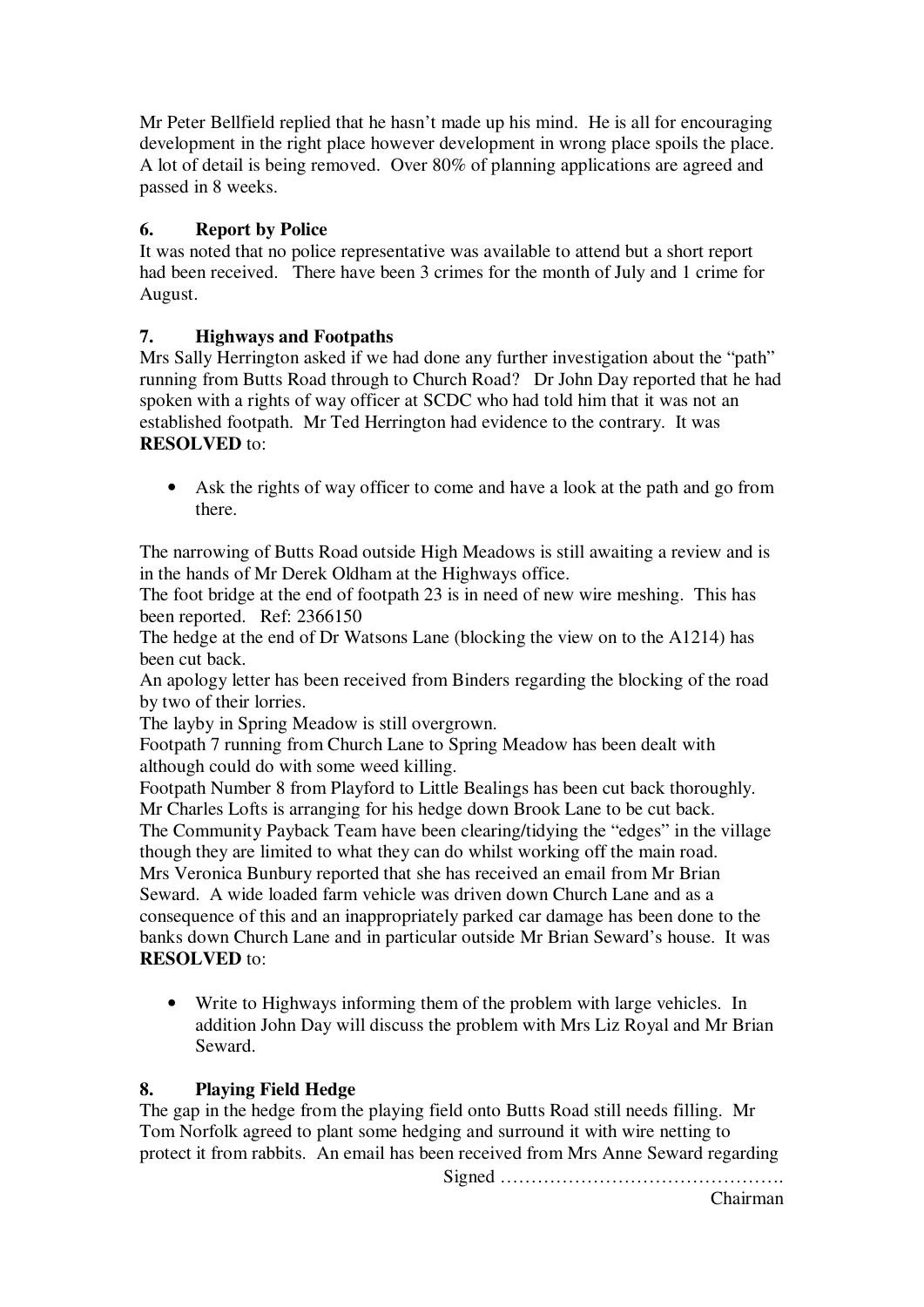the poor state of the hedges in the village. Her email was read out and it was **RESOLVED** to:

- Get an estimate from SCC on having the hedges trimmed.
- Mrs June Gosling would also get an estimate for having the hedges cut by her contact.

Mrs Veronica Bunbury reported that the cherry tree outside Mr Chris Cocksedge's house needs pruning. Up until now Mr Cocksedge has pruned it himself however now disposal of the debris has become a problem. Mrs June Gosling also reported that the disposal of debris left by the Community Payback Team and in the past collected by Mr Charles Lofts is also a problem to deal with.

## **9. Dog Waste Dispensers**

It was agreed NOT to pursue these. They were expensive and would need to be maintained.

## **10. Welcome Leaflet**

Councillors had informed the Clerk of necessary changes. It has now been updated apart from one contact for the Events Committee and the day rubbish is collected needs to be finalised. It was agreed to wait until the next Parish Council meeting before going ahead with the printing of this.

## **11. Planning Applications.**

# **C/11/1395 Part OS 0006, Butts Road, Playford**

#### **Change of use from agricultural land to allotments (60 plots)**

The above planning application has been withdrawn. An application for a Lawful Development Certificate for a Proposed Use or Development has been received. This is to see whether the application is lawful or not.

## **C/11/1925 Valley House, Spring Meadow, Playford, IP6 9ED Erection of extension to dwelling together with alterations and resurfacing of driveway.**

It was **RESOLVED** to:

• Support the above planning application.

## **12. Consultation on updated sustainability appraisal and appropriate assessment documents.**

The plans have not changed and the document contains nothing new in it. It was **RESOLVED** to:

• Support and acknowledge in accordance with our previous comments.